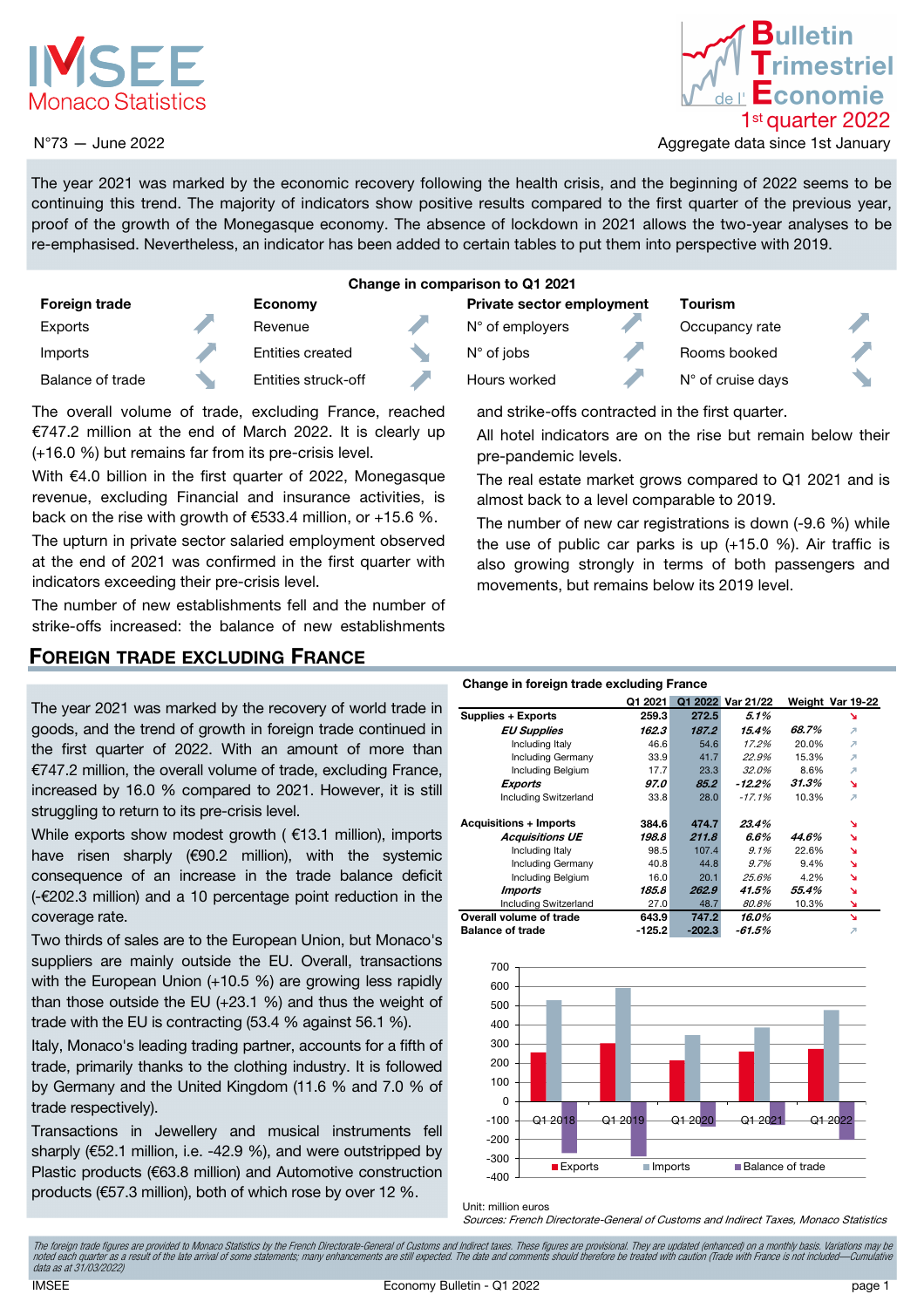### REVENUE(1)

Reaching a record level of nearly €4.0 billion, the Principality's revenue, excluding Financial and insurance activities, shows clear growth compared to the first quarter of 2021 (+€533.4 million or +15.6 %). It is higher than its level in previous years at the same period, including before the crisis. On a sectoral scale, 9 MES out of 11 are up on last year, and most have returned to their 2019 level.

Wholesale trade is the leading contributor to overall earnings in Q1 2022, thanks to an increase of €181.3 million (+16.5 %) due in particular to Wholesale on a fee or contract basis (+€68.4 million), Wholesale of food, beverages and tobacco (+€57.2 million) and Other specialised wholesale (+€35.8 million).

With an increase in revenue of €95.2 million (+20.3 %), the growth of the Construction is accelerating through Masonery works and building structural works, as well as Development and selling of dwellings.

Scientific and technical activities, administrative and support service activities are on the rise again this quarter (+€81.9 million or +14.1 %). Although quantity surveyors are still the main contributors to this sector (with €256.0 million), it is mainly Management consultancy activities that is driving up its results (+€30.7 million or +43.4 %).

Particularly affected by the health crisis, Accommodation and food service activities recovered drastically (+€54.6 million, i.e. +77.3 %), but did not reach its 2019 result (€125.3 million against €161.7 million).

Driven by the motor trade, jewellery and clothing shops, Retail trade grew by €45.5 million (+11.5 %) in Q1 2022.

After slight declines over the last two years, Transportation and storage results improved (+€29.9 million, i.e. +24.4 %), thanks in particular to Sea and coastal freight and passenger water transport, whose revenues increased threefold this quarter.

The growth in the Manufacture of rubber and plastic products is supporting the industrial sector (+ $\epsilon$ 19.2 million or +9.8 %).

Revenues from Other service activities and Real Estate activities rose more modestly  $(+£14.8$  million and  $+£13.5$  million respectively).

Only two MES are down this quarter. Public administration, education, human health and social work activities (-€1.4 million) remains below its 2019 result, whereas Information and communication (-€1.2 million) is 11.9 % above its pre-pandemic level.

1) Calculated on the basis of VAT declarations during the submission period.

(2) Total revenue does not include that derived from financial and insurance activities. As revenue is less relevant an indicator than for other sectors, it is presented for indicative purpose

### **FINANCES**

|         |         | Q1 2022 Variation |
|---------|---------|-------------------|
|         |         |                   |
| 53      | 47      | $-11.3%$          |
| 4.400   | 4.155   | $-5.6\%$          |
|         |         |                   |
| 60      | 64      | 6.7%              |
|         |         |                   |
| 30      | 29      | $-3.3%$           |
| 4       |         | 0.0%              |
| 135.392 | 145.925 | 7.8%              |
| 49.296  | 55.739  | 13.1%             |
| 27,818  | 30.638  | 10.1%             |
|         |         |                   |
|         | Q1 2021 |                   |

Sources: Commission de Contrôle des Activités Financières, Department of budget and Treasory

#### Change in revenue by sector

|    |                                                                            | Q1 2021 | Q1 2022 |          | Var 21/22 Var 19-22 |
|----|----------------------------------------------------------------------------|---------|---------|----------|---------------------|
|    | Financial and insurance activities                                         | 392.8   | 476.1   | 21.2%    | л                   |
|    | 2 Wholesale trade                                                          | 1.096.0 | 1.277.3 | 16.5%    | я                   |
|    | <b>3</b> Retail trade                                                      | 396.4   | 441.9   | 11.5%    | я                   |
|    | 4 Accommodation and food service activ                                     | 70.7    | 125.3   | 77.3%    | ↘                   |
|    | 5 Manufacturing, mining and quarrying, a                                   | 195.9   | 215.1   | 9.8%     | л                   |
|    | <b>6</b> Real Estate activities                                            | 150.1   | 163.6   | 9.0%     | ↘                   |
|    | <b>7</b> Construction                                                      | 469.2   | 564.4   | 20.3%    | я                   |
| 8  | Transportation and storage                                                 | 122.8   | 152.7   | 24.4%    | я                   |
| q  | Scientific and technical activities,<br>administrative and support service | 580.5   | 662.5   | 14.1%    | я                   |
| 10 | Other service activities                                                   | 148.2   | 162.9   | 10.0%    | л                   |
|    | 11 Information and communication                                           | 171.0   | 169.9   | $-0.7%$  | я                   |
|    | Public administration, education,                                          |         |         |          |                     |
|    | 12 human health and social work                                            | 27.1    | 25.7    | $-5.1\%$ | ↘                   |
|    | activities                                                                 |         |         |          |                     |
|    | Total <sup>(2)</sup>                                                       | 3.427.9 | 3.961.3 | 15.6%    | я                   |

Unit: million euros

Sources: Department of Tax Services, Monaco Statistics

#### Distribution in revenue as at 31st March 2022<sup>(2)</sup>



Sources: Department of Tax Services, Monaco Statistics

Change in revenue<sup>(2)</sup>



Sources: Department of Tax Services, Monaco Statistics

The evolution of the amount of assets managed by banks is very positive over the last twelve months  $(+7,8,%)$ , as well as that of the amount of loans granted (+10,1 %). The total value of deposits also increased significantly (+13,1 %).

Over the first quarter of 2022, the amount of assets under management fell slightly (-1.5 %), mainly due to the negative impact of market and currency effects, while deposits and negotiable debt securities grew by +3.7 % over the period.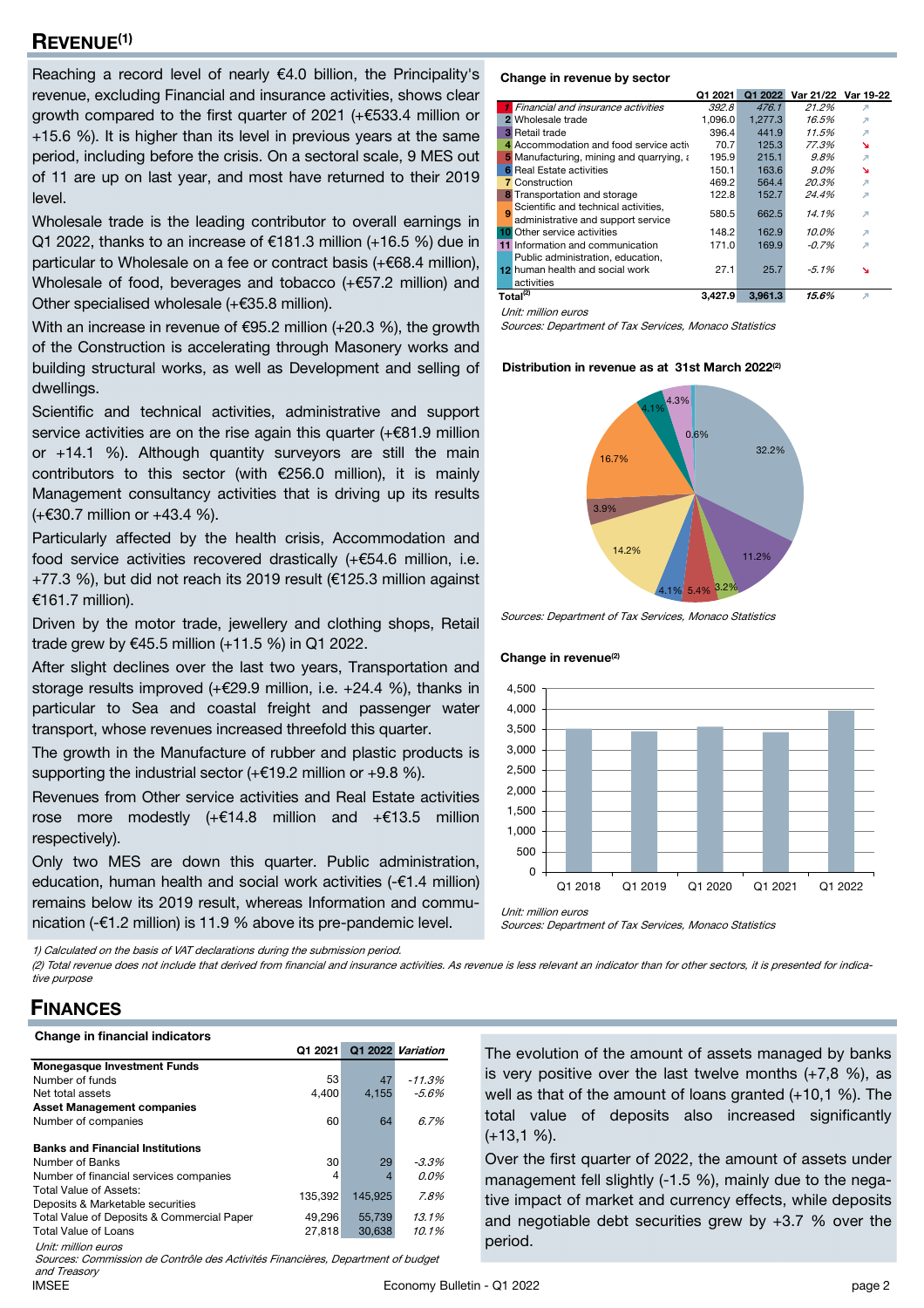# PRIVATE SECTOR EMPLOYMENT

Monthly change in number of jobs



Sources: Caisses Sociales de Monaco, Monaco Statistics

#### Evolution of the number of active jobs by MES

|                                                               | Q1 2021 |        | Q1 2022 Var 21/22 Var 19-22 |   |
|---------------------------------------------------------------|---------|--------|-----------------------------|---|
| Financial and insurance activities                            | 4,075   | 4,237  | 4.0%                        | л |
| Wholesale trade                                               | 2,583   | 2,617  | 1.3%                        | r |
| Retail trade                                                  | 2,861   | 3,037  | 6.2%                        | л |
| Accommod, and food service act.                               | 5.741   | 7.604  | 32.5%                       | r |
| Manuf., mining and quarrying, and<br>others industries        | 2,562   | 2,595  | 1.3%                        | N |
| <b>Real Estate activities</b>                                 | 1.739   | 1.765  | 1.5%                        | л |
| Construction                                                  | 5,545   | 5,882  | 6.1%                        | л |
| Transportation and storage                                    | 1.882   | 2,033  | 8.0%                        | ↘ |
| Scientif, and techn. act., admin. and<br>support service act. | 12,162  | 13,928 | 14.5%                       | л |
| Other service activities                                      | 6,634   | 7,387  | 11.4%                       | л |
| Information and communication                                 | 1.385   | 1,458  | 5.3%                        | л |
| Public admin., educ., health and<br>social work act.          | 4,221   | 4,253  | 0.8%                        | я |
| Total                                                         | 51.390  | 56,796 | 10.5%                       | л |

Sources: Caisses Sociales de Monaco, Monaco Statistics

#### Monthly change in number of hours worked



**BUSINESSES** 

In the first quarter of 2022, the number of new establishments fell sharply compared to 2021 (170 compared to 215, i.e. -20.9 %). Permanent strike-offs are slightly up (133 against 126, i.e. +5.6 %). Thus, the balance of creations - permanent strike-offs goes from +89 the previous year to +37 in Q1 2022.

The balance is +34 in Scientific and technical activities, administrative and support services, +14 in Other service activities and +6 in Construction. On the other hand, it is negative in 4 MES: Wholesale trade (-16), Retail trade (-4), Transportation and storage (-3) and Public administration, education, human health and social work activities (-2).

56,796 active jobs (at least one hour worked, including household staff) are counted in the private sector in March 2022. This number, up 10.5 % on the previous year (5,406 additional jobs), is also higher than the pre-crisis level, confirming the upturn observed in Q4 2021. The CTTR scheme, which has been announced to end on 31 March 2022, only concerned around 20 jobs in total unemployment (zero hours worked) at the end of the first quarter, compared with almost 800 a year earlier.

The salaried workforce increased in all sectors of activity, in very different proportions. The most significant increase was in Accommodation and food service activities, with almost 1,900 more jobs than in the same period in 2021, or +32.5 %. Scientific and technical activities, administrative and support service activities as well as Other service activities also experienced a double-digit variation during this quarter. In contrast, the Public administration, education, human health and social work activities sector is growing more modestly  $(+0.8 %).$ 

Despite these good results, four MES have not recovered as well as before the health crisis and remain below the level of Q1 2019: Accommodation and food service activities, Wholesale trade, Industry and Transportation and storage.

The number of hours worked in the private sector approached 23 million at the end of the quarter, up 10.9 % on the previous year (over 2 million additional hours). Again, Accommodation and food service activities saw the largest increase in hours over the period (+63.3 %). In 2022, every month in the first quarter shows a higher number of hours worked than in 2021.

The number of private sector employers, at 6,312 in March 2022, increased by 2.4 % year-over-year (+149 entities). As in the previous quarter, this result is up in all MES except Manufacturing, mining and quarrying, and others industries (-2 employers between 2021 and 2022).



Sources: Business Development Agency, Monaco Statistics